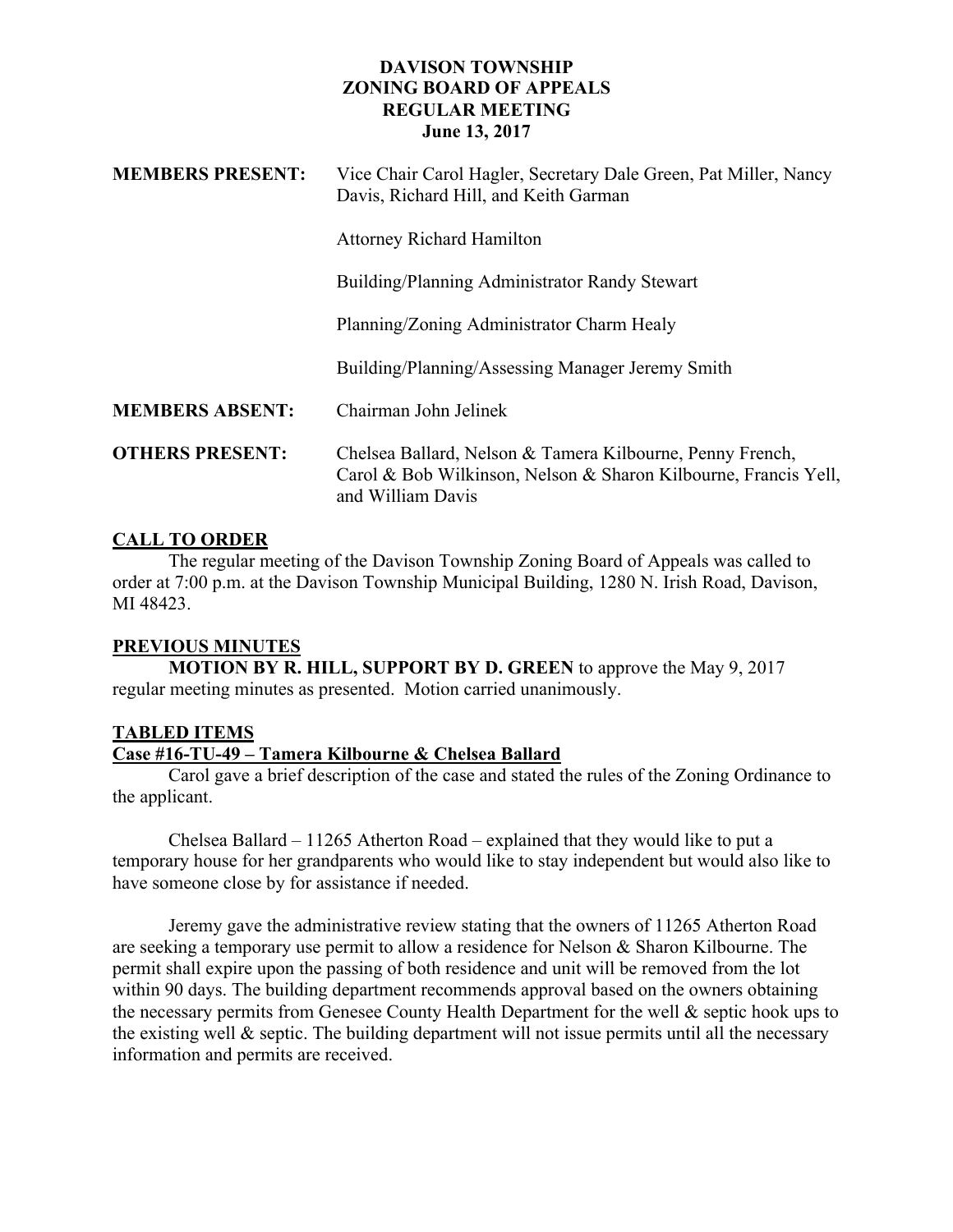### **DAVISON TOWNSHIP ZONING BOARD OF APPEALS REGULAR MEETING June 13, 2017**

Randy stated that a recorded document indicating removal of the unit in 90 days must also be filed.

Public comment was opened at 7:05 p.m.

Frank Yell – 11259 E. Atherton Road – stated that he would like to know where the ECHO unit will be placed on the property and that he and his neighbors are not in favor of this happening. If it does happen can trees be planted along the property line to get privacy? He feels this will lower his property value.

Chelsea said there are already trees along his driveway that will prevent him from seeing the unit.

Sharon Kilbourne – 4502 Nipigon Dr., Gladwin, MI – stated that they do not want trouble with the neighbors and will make sure the unit isn't an eyesore.

Public comment was closed at 7:14 p.m.

The board discussed the third out building being removed, trees along the property line, multifamily housing in single family area, the document, if the home meets the setbacks, vacancy of the unit, and follow up on the residents every few years. There was also discussion about what can be stipulated in the document on record and if landscaping would be put in place.

**MOTION BY R. HILL, SUPPORT BY P. MILLER** to approve Case #16-TU-49 based on the Building Department recommendations of all necessary permits from the Genesee County Health Department and Building Department are issued along with the stipulations of 90 days removal after residents are deceased, removal of the unit 9 months after vacancy, landscaping around the unit, the north out building being removed, and an audit from the Building Department every three (3) years for occupancy of original owners. Motion carried unanimously.

#### **OLD BUSINESS**

None

# **NEW BUSINESS**

### **Case #16-V-2017-1 A & B**

Jeremy said that Dr. Harris asked to be removed from tonight's agenda and rescheduled for the July 11, 2017 regular meeting.

**MOTION BY R. HILL, SUPPORT BY N. DAVIS** to remove Case #16-V-2017-1 A&B from the agenda and reschedule for July 11, 2017 regular meeting. Motion carried unanimously.